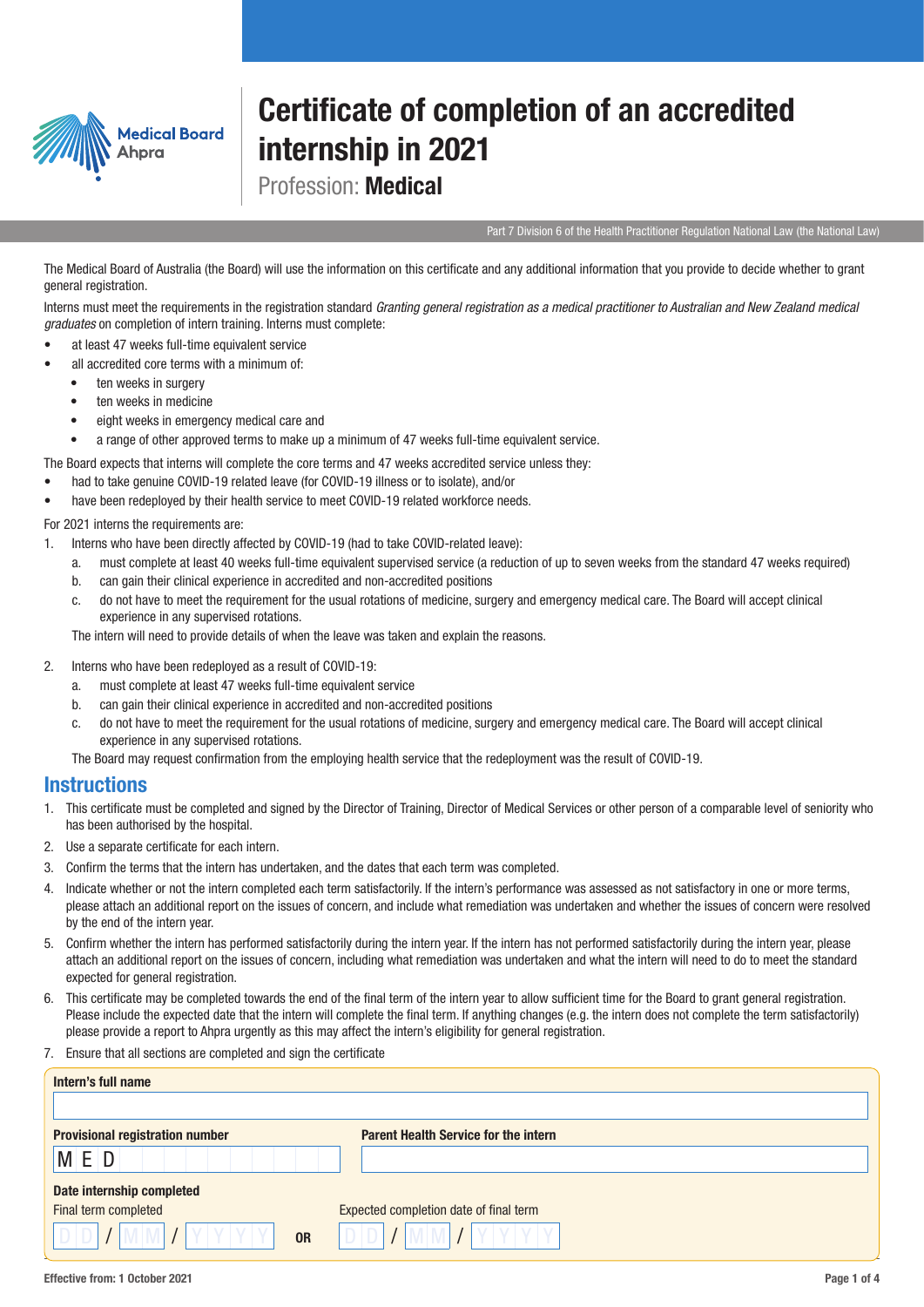| <b>Details of internship year</b> |                                          |                           |                                                                      |                                                              |                                                                                           |                                                       |
|-----------------------------------|------------------------------------------|---------------------------|----------------------------------------------------------------------|--------------------------------------------------------------|-------------------------------------------------------------------------------------------|-------------------------------------------------------|
| <b>Term/rotation</b>              | Was this<br>term/rotation<br>accredited? | Dates of<br>term/rotation | <b>Organisation and</b><br>location where the term<br>was undertaken | <b>Department or unit</b><br>in which term was<br>undertaken | No. of weeks<br>completed<br>(Enter numbers, not<br>words. Do not include<br>part weeks.) | <b>Satisfactory</b><br>completion of<br>term/rotation |
|                                   | Yes<br>$\rm No$                          |                           |                                                                      |                                                              |                                                                                           | Yes<br>${\sf No}$                                     |
|                                   | Yes<br>$\rm No$                          |                           |                                                                      |                                                              |                                                                                           | Yes<br>${\sf No}$                                     |
|                                   | Yes<br>$\rm No$                          |                           |                                                                      |                                                              |                                                                                           | Yes<br>${\sf No}$                                     |
|                                   | Yes<br>$\rm No$                          |                           |                                                                      |                                                              |                                                                                           | Yes<br>${\sf No}$                                     |
|                                   | Yes<br>$\rm No$                          |                           |                                                                      |                                                              |                                                                                           | Yes<br>${\sf No}$                                     |
|                                   | Yes<br>${\sf No}$<br>$\times$            |                           |                                                                      |                                                              |                                                                                           | Yes<br>${\sf No}$<br>$\times$                         |
|                                   | Yes<br>${\sf No}$                        |                           |                                                                      |                                                              |                                                                                           | Yes<br>${\sf No}$<br>$\times$                         |
|                                   | Yes<br>${\sf No}$                        |                           |                                                                      |                                                              |                                                                                           | Yes<br>${\sf No}$<br>$\times$                         |

Total number of weeks (automatically calculated) 0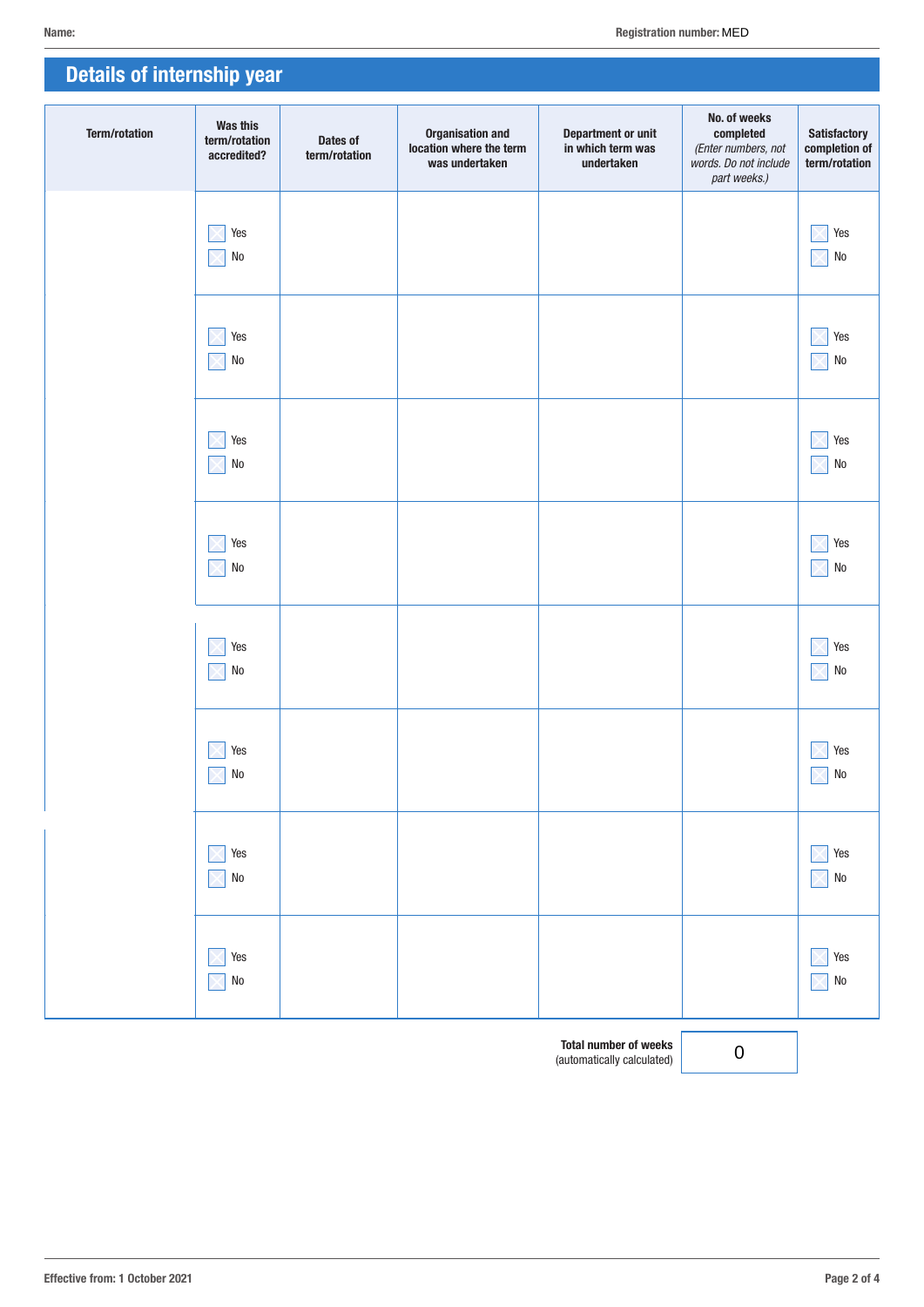| Name: |                                                                                                           | <b>Registration number: MED</b>                                                                                                                                                                          |  |
|-------|-----------------------------------------------------------------------------------------------------------|----------------------------------------------------------------------------------------------------------------------------------------------------------------------------------------------------------|--|
|       |                                                                                                           | Has the intern completed 47 weeks and only accredited terms including the three mandatory core terms?                                                                                                    |  |
|       | Go to Hospital sign off<br>NO.                                                                            | Go to next question. Provide the reasons for completion of less than 47 weeks and/or core<br>terms not completed and/or completion of non-accredited terms.<br>Details must be provided at Q2 and/or Q3. |  |
|       | 2. Did the intern have to take COVID-19 related leave (for COVID-19 illness or to isolate)?<br><b>YES</b> |                                                                                                                                                                                                          |  |
|       | time frames.                                                                                              | Provide details about when the leave was taken and the reason (COVID-19 illness or isolation). See p1 for acceptable leave reasons and                                                                   |  |
|       |                                                                                                           |                                                                                                                                                                                                          |  |
|       |                                                                                                           |                                                                                                                                                                                                          |  |

3. Was the intern redeployed by the health service to meet COVID-19 related workforce needs?

| Provide details about where and why the redeployment occurred. See p1 for minimum requirements where the intern was affected by<br>COVID-19 redeployment. |
|-----------------------------------------------------------------------------------------------------------------------------------------------------------|
|                                                                                                                                                           |
|                                                                                                                                                           |
|                                                                                                                                                           |
|                                                                                                                                                           |
|                                                                                                                                                           |
| Go to Hospital sign off                                                                                                                                   |

NO *Go to Hospital sign off*

*Go to next question*

NO *Go to next question*

If the intern has worked less than 47 weeks and the reduction in weeks was not a direct result of COVID-19 related isolation or sick leave, they do not meet the requirements for general registration.

If the intern has not completed the core terms and/or has completed unaccredited terms/rotations and this was not a direct result of COVID-19 related leave or redeployment, they do not meet the requirements for general registration